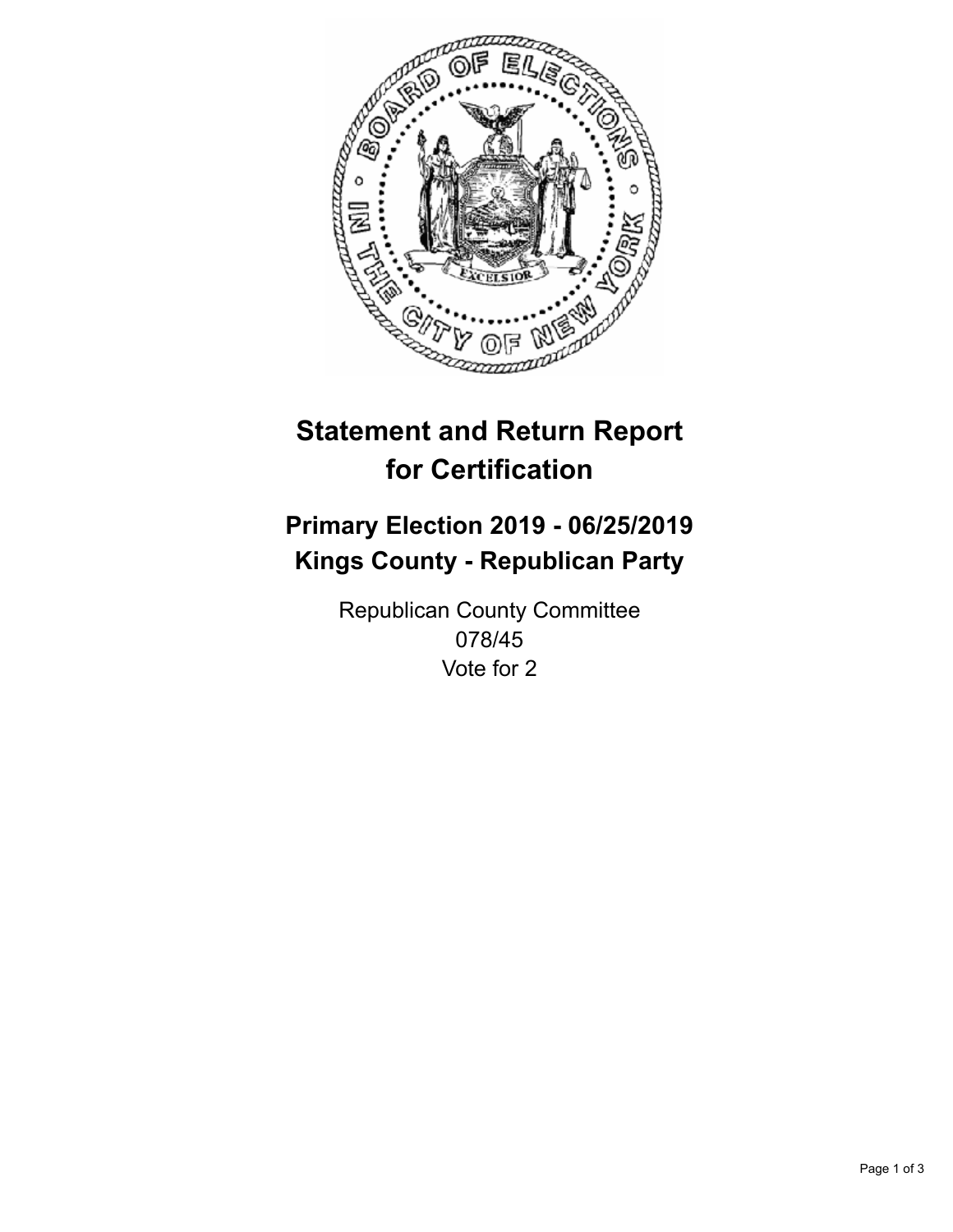

## **Assembly District 45**

| <b>PUBLIC COUNTER</b>                                    | 9  |
|----------------------------------------------------------|----|
| <b>MANUALLY COUNTED EMERGENCY</b>                        | 0  |
| ABSENTEE / MILITARY                                      | 0  |
| AFFIDAVIT                                                | 0  |
| <b>Total Ballots</b>                                     | 9  |
| Less - Inapplicable Federal/Special Presidential Ballots | 0  |
| <b>Total Applicable Ballots</b>                          | 9  |
| ROCHEL WEISSBERGER                                       | 9  |
| <b>BARRY FISHER</b>                                      | 5  |
| <b>VITALIY GAZYANTS</b>                                  |    |
| <b>Total Votes</b>                                       | 15 |
| Unrecorded                                               | 3  |